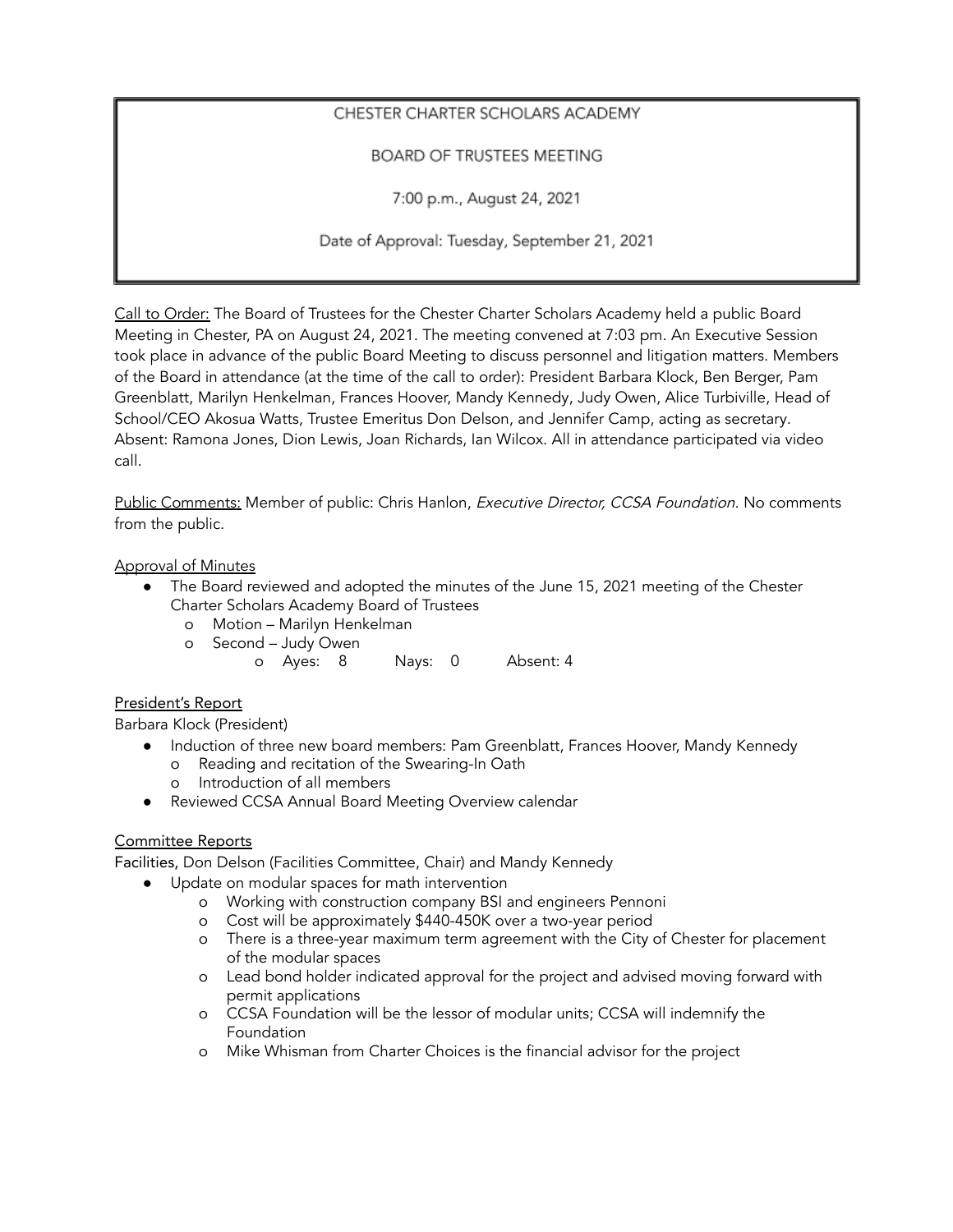- Update on plan for post-modular building construction
	- o Looking at approximately 4,000 square feet of space to work with
	- o Tentative timeline of three years until move-in date

Nominating and Governance, Ben Berger (co-chair)

- Presented a succession plan timeline: Process Steps for Board Chair Role Profile Development and Candidate Slate Identification
	- o Reviewed process steps in the plan
	- o End goal is to present a slate of new candidates by January 2022
	- o Discussion regarding increasing board number to maximum of fifteen members

Finance Committee, Alice Turbiville (Finance Committee, Chair)

- Reviewed highlights from the last year for new board members
- Overview of general calendar and Work Plan Topics
	- o Use of ESSR funds
	- o Funding formula regarding proposed legislation about special education rates
	- o Building expansion (long term impacts of expanding the building still need to be reviewed by the Finance Committee)
	- o Long Range Planning will occur in the Fall
	- o Annual review with bond holders
- **Lease Amendment Resolution** 
	- o Reading of the resolution
		- o Motion to accept resolution Alice Turbiville
		- o Second Marilyn Henkelman
			- Ayes: 8 Nays: 0 Absent: 4
- Discussion of new Receiver, Nafis Nichols

#### School Report

Akosua Watts (Head of School/CEO)

- Changes in Athletic Department
	- o Discussion around removing membership in PIAA at the middle school level which would allow for more competitive play opportunities
	- o PIAA requires a board resolution for a change in membership status
- Resolution of the Board of Trustees of CCSA Regarding Middle School Withdrawal from PIAA o Reading of the resolution
	- Motion to pass the resolution Judy Owen
		- o Second Marilyn Henkelman
			- Ayes: 8 Nays: 0 Absent: 4
- Health and Safety
	- o Planning for full in-person reopening and will continue that way unless mandated otherwise
	- o Universal masking for all regardless of vaccination status
	- o Planning to continue with Project ACE-It testing for staff, contingent upon oversight
	- o Staff will work to maintain social distancing when reasonable
	- o Daily symptom survey will be in effect for all staff
	- o Staff will reinforce hygiene practice and proper mask wearing
	- o Leadership is strongly encouraging vaccinations
	- o The school held two community vaccine clinics in July and another on August 26
	- o Infrastructure is in place in case there is the need to pivot to virtual learning
- Upcoming Events